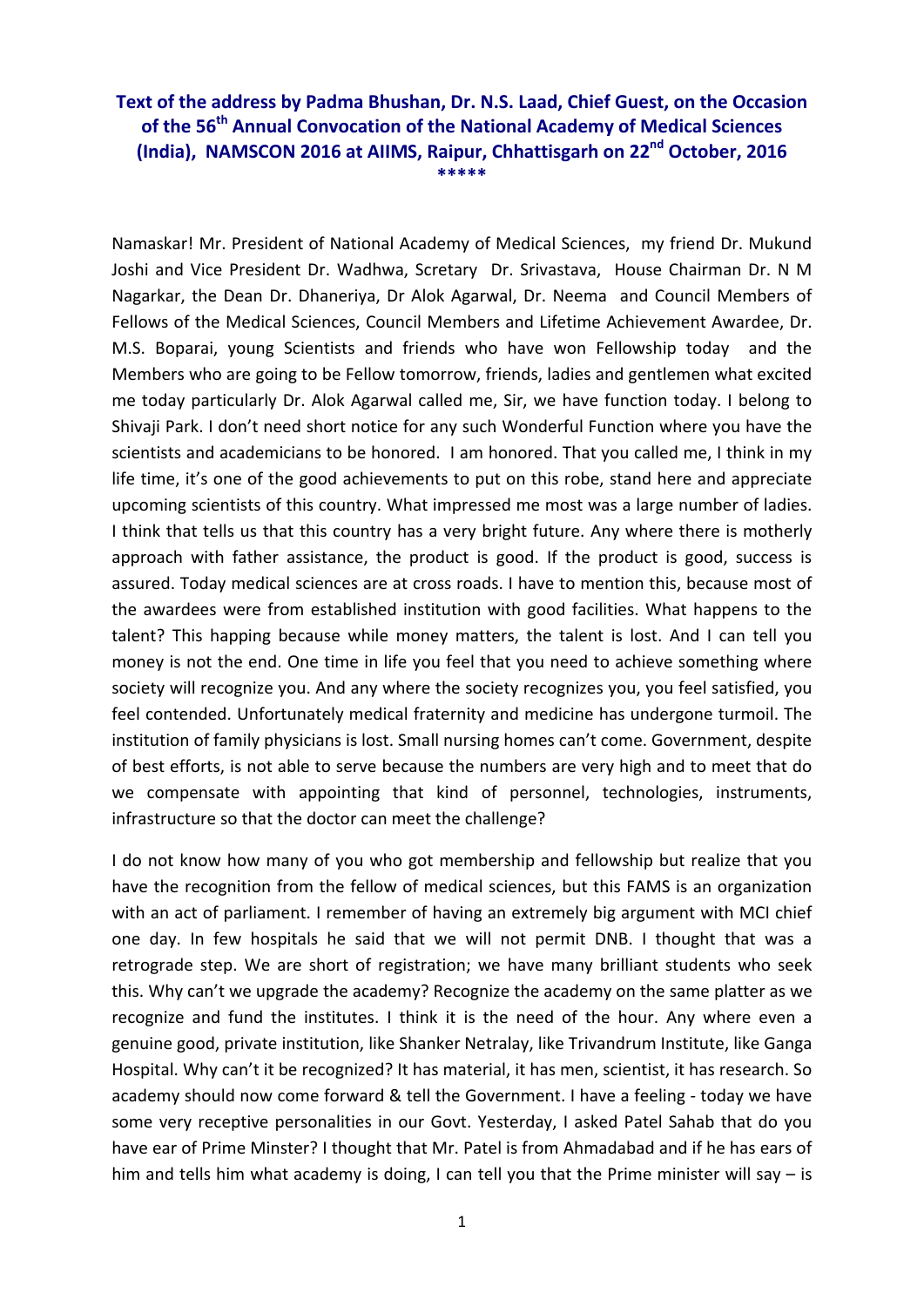that so? Did you give more than 40-50 Fellowships & 100 Memberships & recognize scientists, so I got a registered scientific pool? I think academy should be equivalent to any other authority. To research we need money. And I have a feeling whatever be the constrains, you need to make out a case, involve private trusts. I remember of excellent philanthropic trust like Dorabji Tata Trust, Shankar Sen's Trust which has excellent reputation including Bill Gate's Foundation. Because you have such a talent and in case you write to them, I am very certain that foundation will come forward. Because the problems related to country, right from the issues of pediatrics to geriatrics with rare disorders are not known in United States. If you do and publish, I predict in five years now there would be reverse drain.

What we talked about brain drain from here to America - don't be surprised and that's happening because many of my friends today, whose children are in medical school write to me, I want to send my child for 2 months to India for one single thing - to learn the art & science of diagnosis, to pull him away from technology and make him a human physician. And I think that is something where realization is coming. I could know in Ayush presentation today, I noticed the contribution to recognition of Ayurveda & Ayush is more in US than in our country. This surprised me! A country - that means our society has to be open and for that we need to do one thing - we need to leave your ego. We need change from I to We, and I think that will be right step forward. Today the corporate are coming in a big way & my fear is the treatment & cost will go up because they have taken away. I am not against the corporate, I think very high flown research has got to come because they have money but my contention 'Mr. President' is exploitation of young talent. That's my concern. That young scientist young doctors who are brilliant, who have no environment .many of our students turn out, become Post-graduates and what's their problem? When they come out? Have they got area, place to work? Place they can start their living? And at the end of nine years & ten years of hard work, just imagine! Should we not think? Because today we all concerned about two things; exploitation and consumer protection. Two biggest challenges! And we can it possibly control that challenge. but there is one way that you can control it .and that one way is that you become a part of creating institution, Where you follow seven core issues of health care that institution will produce seven essentials - care, compassion, communication, conscience, co-operation, collaboration to get a confidence, & training in computer so that you are with the world. And I did that experiment in 50 years .today in Mumbai, I have & I have worked where I got Mr. President's appreciation for training in India & community health i.e. Citizen co-operative hospital, based on the principle to take health care as right without exploitation & by self participation, and mind you that LIC is one such a example where people participated & today they have become the financer so while AIIMS are the Apex Institution. citizen's Institution could be Institution where young graduates can start their carrier as partners, are not exploited but are given an opportunity .young nursing students are given nursing education and including ward boys how to be a good ward boy . I spent 50 years in putting up the institution. All of you think about it - about co-operative, co-existence, for your progress, for society's progress, for everybody's progress.